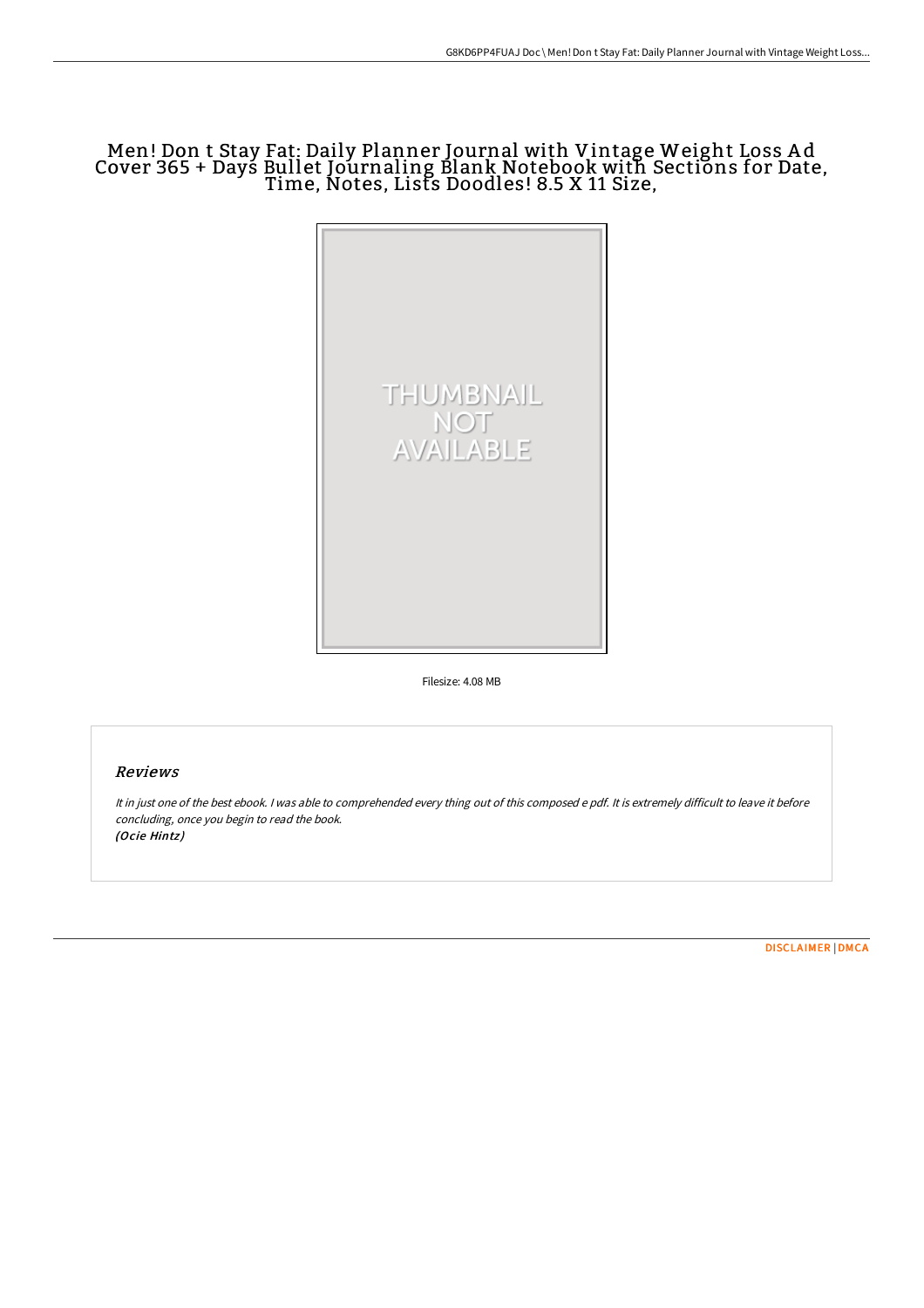## MEN! DON T STAY FAT: DAILY PLANNER JOURNAL WITH VINTAGE WEIGHT LOSS AD COVER 365 + DAYS BULLET JOURNALING BLANK NOTEBOOK WITH SECTIONS FOR DATE, TIME, NOTES, LISTS DOODLES! 8.5 X 11 SIZE,



Createspace Independent Publishing Platform, 2018. Paperback. Condition: New. Language: English . Brand New Book \*\*\*\*\* Print on Demand \*\*\*\*\*. Men! Don t Stay Fat Daily Planner Journal Vintage Weight Loss AD Cover Non-Glossy MATTE Finish Take a blast to the past with our vintage planners and journals! An easy to use bullet journaling notebook with sections for date, time, notes, ideas and a creative corner for those spur of the moment doodles when you get distracted! Every page is the same layout throughout the book. StuFed with 380 pages, there s plenty of room for you to record your daily routine for the entire year with a few extra pages for emergency scribbles! Lightly lined in gray and easily covered by your creative colored pens or pencils. \* Markers and paint will bleed through paper. 8.5 x 11 large size provides more writing space. 380 pages with the same layout on each page. Book is 1 inchthick. Blank calendar for each month included! Non-glossy, MATTE cover for that vintage feel. This is NOT the comic book. It is a blank planner. Makes the perfect gift! Made in U.S.A. Check our site for more journals, planners, grid books, bullet journals, adult coloring books blank comic book starters:

B Read Men! Don t Stay Fat: Daily Planner Journal with Vintage Weight Loss Ad Cover 365 + Days Bullet [Journaling](http://www.bookdirs.com/men-don-t-stay-fat-daily-planner-journal-with-vi.html) Blank Notebook with Sections for Date, Time, Notes, Lists Doodles! 8.5 X 11 Size, Online Download PDF Men! Don t Stay Fat: Daily Planner Journal with Vintage Weight Loss Ad Cover 365 + Days Bullet [Journaling](http://www.bookdirs.com/men-don-t-stay-fat-daily-planner-journal-with-vi.html) Blank Notebook with Sections for Date, Time, Notes, Lists Doodles! 8.5 X 11 Size,